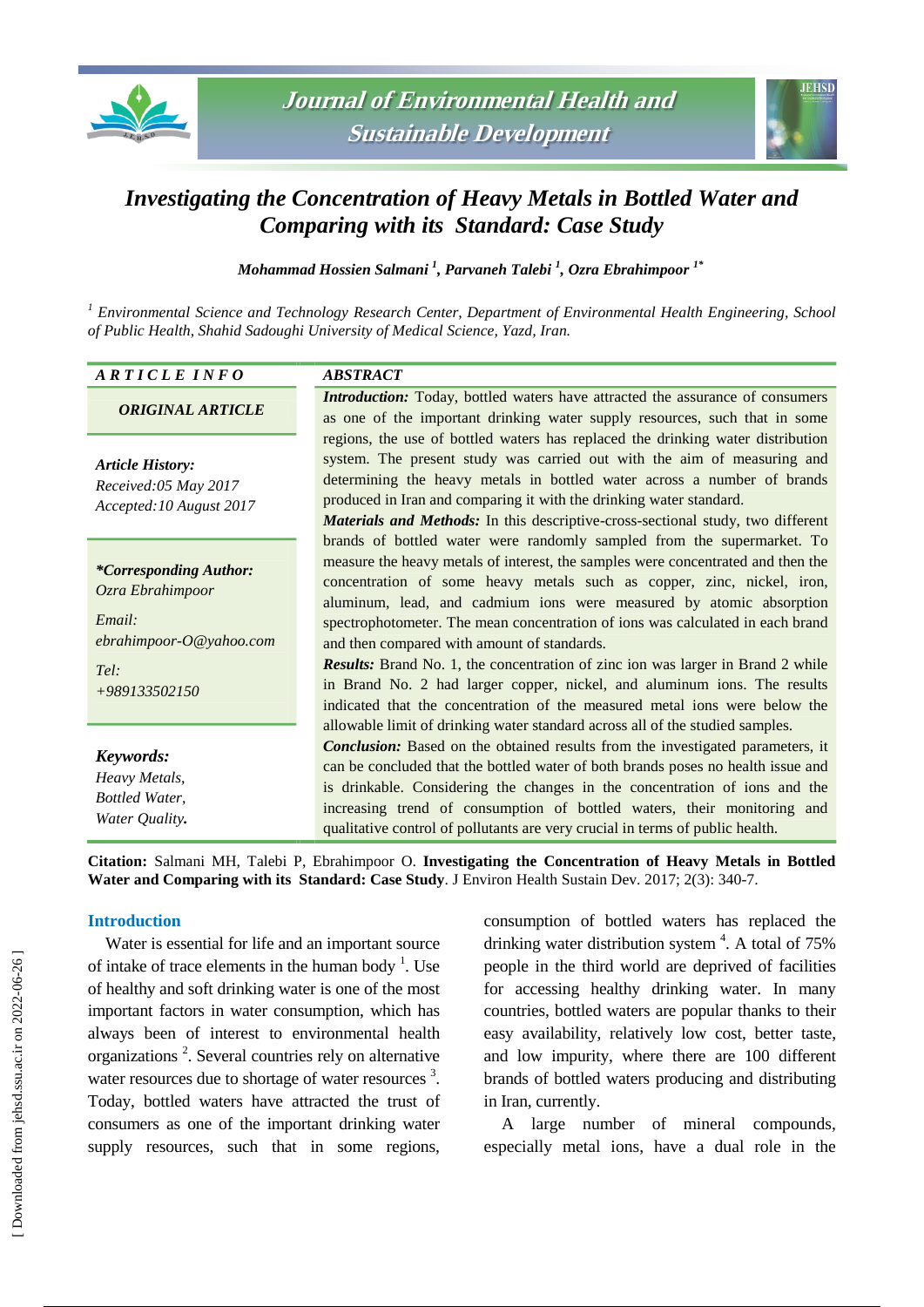physiology of the human body, some are essential for humans, whereas most of them are toxic at high concentrations  $5, 6$ . Entrance and accumulation of heavy metals in the body of creatures cause development of different chronic diseases  $7, 8$ . So, constant monitoring of the quality of bottled waters is important for preserving public health. The present of heavy metals in bottled water has been of interest to numerous researchers. Ghaderpouri et al (2008) worked on determining the toxic trace metals in bottled waters used in Tehran<sup>3</sup>. Miranzadeh et al (2010) investigated the microbial quality and concentration of heavy metals among 15 brands of bottled water produced in Iran 9. Mahmoud et al (2008) examined the chemical, microbial and physical evaluation of commercial Bottled water in the greater Houston area of Texas <sup>10</sup>. Furthermore, Mahajan et al (2006) studied physiochemical analysis of the parameters of bottled drinking water. The results of these studies suggested that the values of these metals in bottled waters are below the standard and guideline values and pose no threat to consumers' health  $11$ . This study was performed with the aim of determining the concentration of heavy metals in bottled waters of a number of brands produced in Iran and comparing it with the drinking water standard.

# **Materials and Methods**

This was an experimental study which performed at laboratory scale. The studied samples were prepared directly out of mineral water bottles and following concentrate the samples, the concentration of copper, zinc, nickel, iron, aluminum, lead, and cadmium ions were measured by an atomic absorption spectrometer (Spectra AA. 20 Plus, Australia by Varian) in standard mode.

For this purpose, 5 ml of 10% nitric acid was added to the samples. They were then heated to be concentrated. Following the concentration operation, the samples were filtered for measurement. Thereafter, to measure the metals in the samples, standard solutions of each sample were prepared out of pure nitrate salts, and then atomic absorption spectrometer was standardized by freshly prepared standard solutions. Finally, the concentration of the metal of interest across the samples was measured separately by the AAS.

# *Ethical issues*

This article was approved by the Ethical Committee (ethical code: IR.SSU.SPH.REC.1394.10) of the Faculty of Health of Shahid Sadoughi University of Medical Sciences and Health Services.

# **Results**

In this research, the concentration of 7 ions of copper, zinc, nickel, iron, aluminum, lead, and cadmium were measured in bottled drinking water. Note that these parameters were measured in 3 samples of each type of bottled water and the obtained data were saved in Excel software. The mean values and allowable of limit of drinking water are presented in the Table 1.

| Ion            | <b>Brand 1</b> | <b>Brand 2</b> | Allowable limit* |
|----------------|----------------|----------------|------------------|
|                | Mean*          | Mean*          |                  |
| Cu             | 0.0345         | 0.0354         | 1.3              |
| Z <sub>n</sub> | 0.0321         | 0.0190         | 1.5              |
| Ni             | 0.0013         | 0.0041         | 0.02             |
| Fe             | 0.0050         | 0.0045         | 0.3              |
| A <sup>1</sup> | 0.0126         | 0.0153         | $\mathcal{L}$    |
| Pb             | 0.0032         | 0.0031         | 0.005            |
| Cd             | < 0.0002       | < 0.0002       | 0.003            |

| <b>Table 1:</b> The mean concentration and allowable limit |
|------------------------------------------------------------|
|------------------------------------------------------------|

\*All unit of concentration is mg/l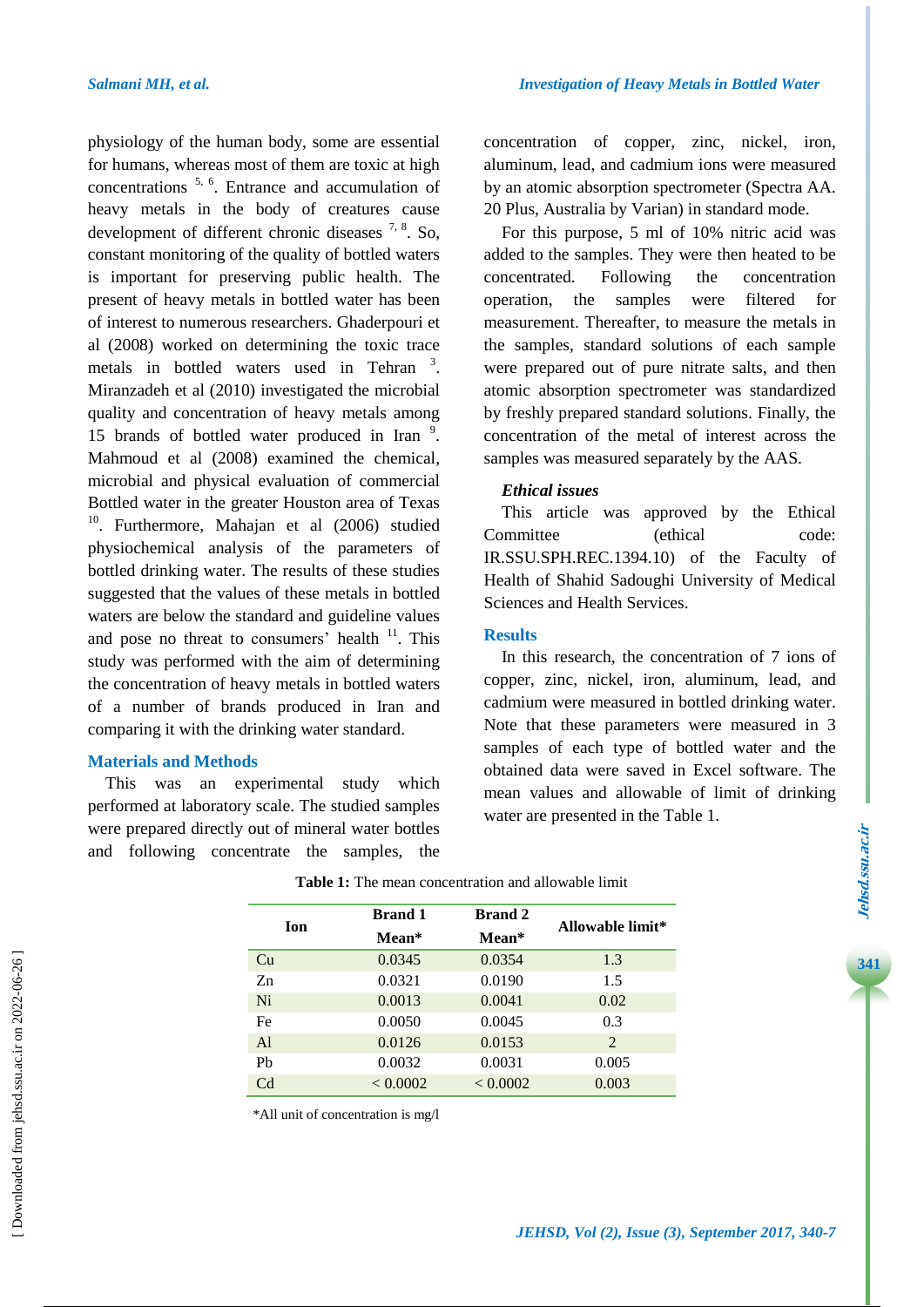Also, for the comparison of elements in bottled waters in the two examined brands, the results of each individual element are shown in Figures 1 to 6. The obtained results for copper ions in 2 brands sample and allowable level are shown in Figure 1. The concentration of copper in brand 1 was higher than brand 2.

Allowable limit  $(1.3 \text{ mg/l})$ 



**Figure 1:** The mean concentration of copper in the bottled water samples with its allowable limit

The comparison and obtaining results of the zinc concentration in the two examined brands with an allowable limit of zinc in drinking water are presented in Figure 2. The concentration of zinc in brand 1 was higher than brand 2.



**Figure 2:** The mean concentration of zinc in the bottled water samples with its allowable limit

The comparison of the nickel concentration in the two examined brands is presented in Figure 3.

Figure 3 indicates that the mean nickel concentration in brand 1 was 0.0013 mg/l, and in brand No. 2 was 0.0041 mg/l, and brand 1 was slightly less than brand 2.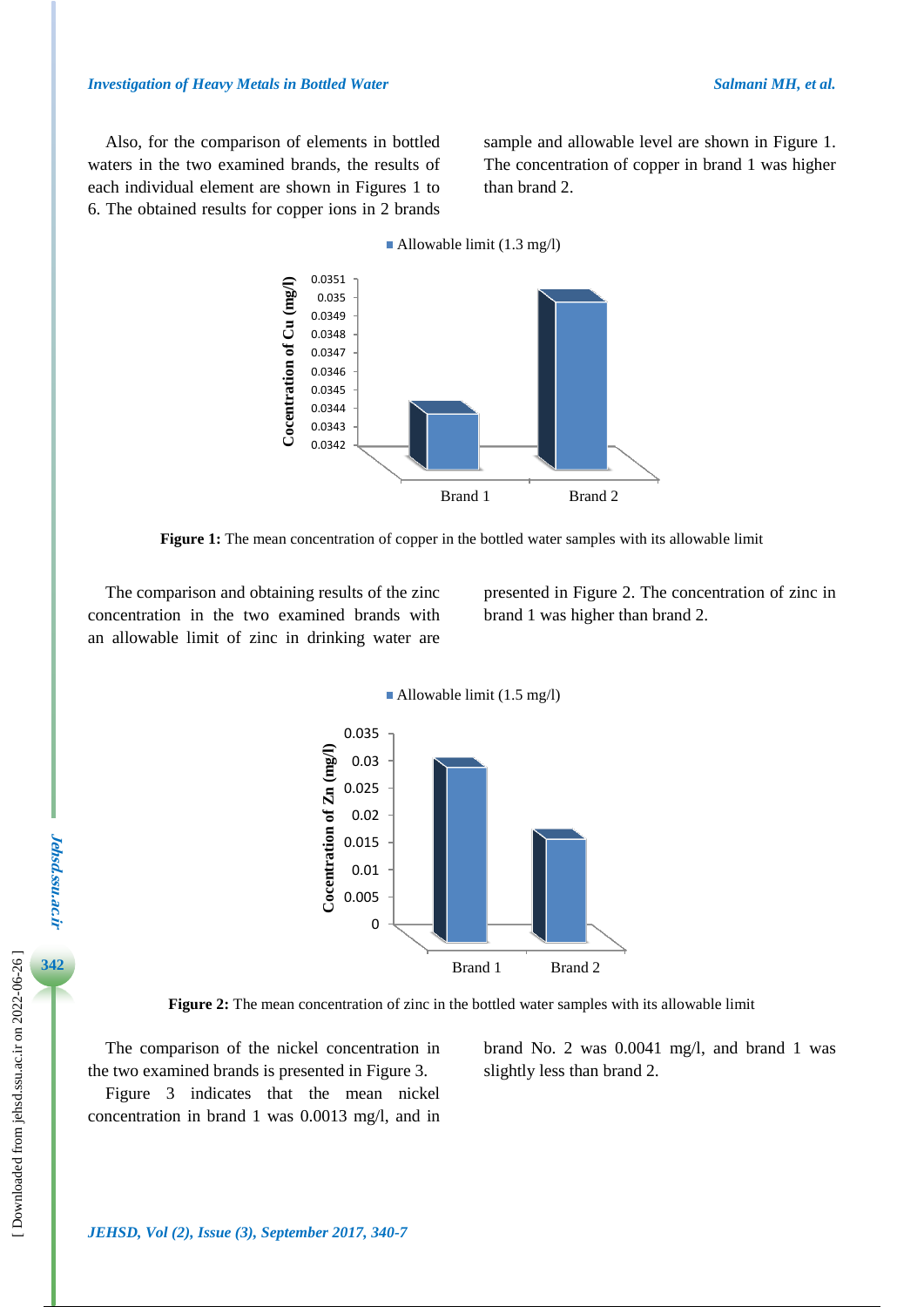

**Figure 3:** The mean concentration of nickel in the bottled water samples with its allowable limit

Figure 4 shows that the mean iron concentration in the two examined brands. According to Figure 4 the iron concentration in brand 1 was 0.0050 mg/l, and in brand No. 2 was 0.0045 mg/l, and brand 2 was slightly less than brand 1.



**Figure 4:** The mean concentration of iron in the bottled water samples with its allowable limit

The comparison of the aluminium concentration in the two examined brands is presented in Figure 5. This result indicates that the mean aluminium concentration in brand 1 was 0.0126 mg/l, and in brand No. 2 was 0.0153 mg/l, and brand 1 was slightly less than brand 2.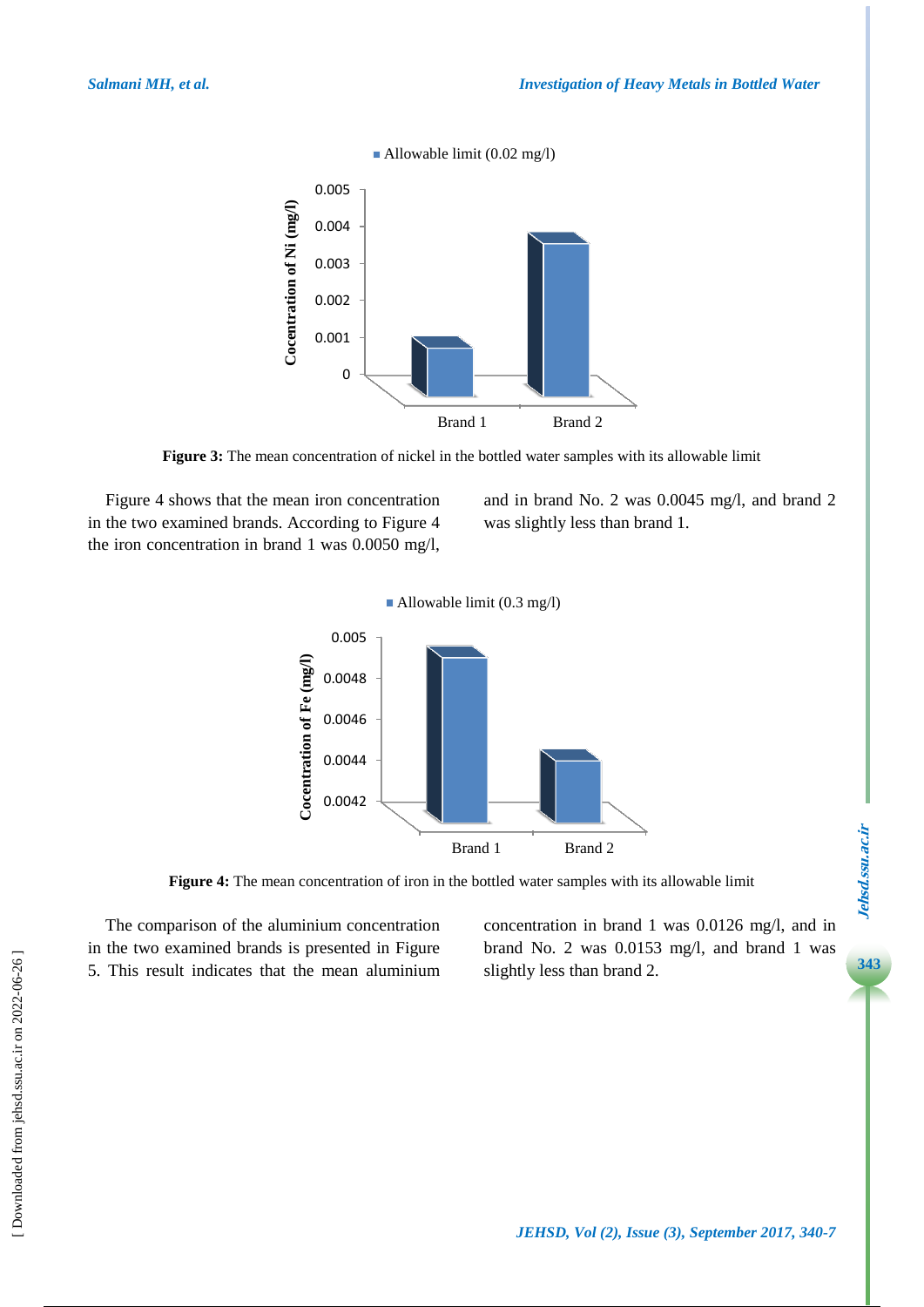

**Figure 5:** The mean concentration of aluminium in the bottled water samples with its allowable limit

Figure 6 shows that the comparison and average lead concentration of Lead in the two examined brands. According to Figure 6 the lead concentration in brand 1 was 0.0032 mg/l, and in brand No. 2 was 0.0031 mg/l. The lead concentration in 2 brands were observed same amount.





**Figure 6:** The mean concentration of lead in the bottled water samples with its allowable limit

The cadmium concentration in both brands was in little amounts, which could not be detected in any of the samples. The allowable limit for cadmium was 0.003 mg/l. According to Table1, the results indicated that all samples were in the bellow of the allowable limit.

#### **Discussion**

All metals are water soluble to some extent, which depends on their solubility. Iron and copper ions have a greater solubility, while lead and cadmium ions have a lower solubility compared to the other studied ions. Nevertheless, even low levels of lead and nickel can threaten human life <sup>12</sup>. Metals can enter the human body through various manners such as drinking water, air, and food. As metals have a greater mobility toward water and water is able to dissolve most compounds, it could be the main sources of the metal entrance to the body. Heavy metals can accumulate in the body and in such cases, the low concentration of these metals in different sources becomes important to health effect <sup>13</sup>. Since the polymeric containers are utilized for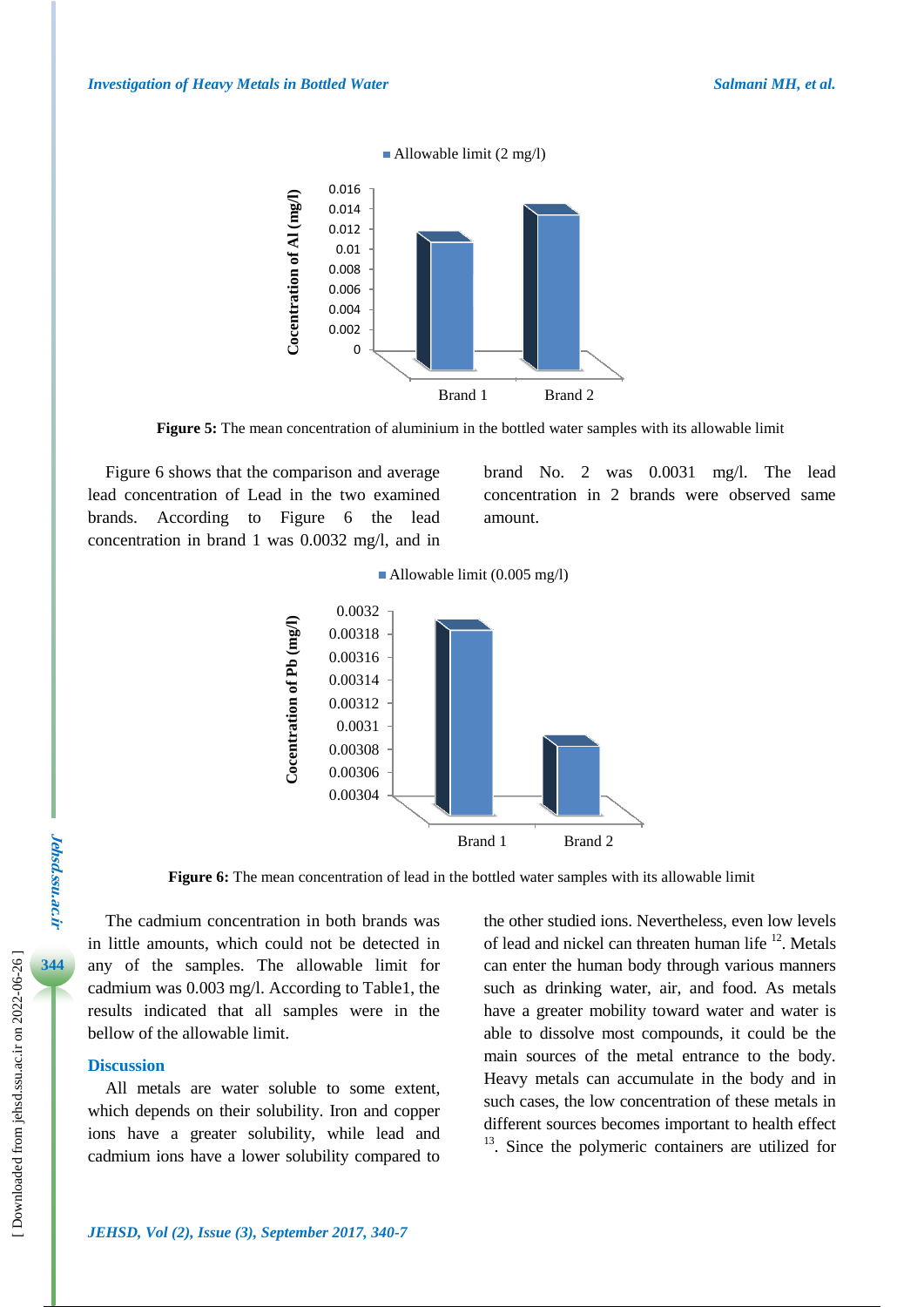storing bottled water, it is probable that there will be leakage of ions used during polymerization. Though, trace amount of heavy metals has been found in the bottled water samples, their concentrations were below the limit of national and international guidelines and standards.

Across the bottled water samples, the mean concentration of copper in sample 2 was 0.0354 mg/l, which was a little higher than the concentration of copper in brand 1 (0.0345 mg/l), which had no significant difference, but its concentration was lower than the allowable limit for drinking water  $(10 \text{ mg/l})$ <sup>14</sup>. The reason for the higher copper concentration in this water sample can be due to the different water preparation sources or possible leakage of their containers in case of long-term storage. According to the study by Magda  $^{15}$ , there is a possibility that the concentration of copper increases due to leakage of the water storing bottles. The concentration of copper in the studied samples in this research (2015) was higher than in other countries, but does not pose any threat to the human health. The results obtained from copper ion values in this study were in accordance with the research by Miranzadeh et al  $(2010)$ , in which the concentration of heavy metals across all studied samples was in congruence with Iranian National standard and the standard set by WHO and EPA.

The nickel concentration in brand No. 2 (0.0041 mg/l) was more than brand 1 (0.0013 mg/l). Across the studied samples, the mean concentration of nickel had a significant difference across brands 1 and 2. This different concentration can be attributed to different bottled water preparation sources. However, the concentration of nickel in them is below the allowable limit for drinking water  $(20 \text{ mg/l})$ <sup>14</sup>. The concentration of nickel in the bottled water samples in this study was lower than that in Western Azarbaijan by Forouzan et al  $(2007)$ <sup>16</sup>. Furthermore, the obtained values in this study were greater than those reported by Ikem et  $al<sup>17</sup>$ , where nickel metal was not measurable in any of the samples. This concentration across the distributed samples was lower than the values of WHO and EPA guidelines.

Across the studied bottled water samples, the mean concentration of lead in brand No. 1 was significantly different from that of another brand. This different concentration can be attributed to the different bottled water source or leakage of their containers. According to Mahajan et al  $11$ , the concentration of lead from the bottled water containers can increase into the water contained in it with prolongation of storage time. The concentration of lead across the experimented water samples was lower than the values reported by Ikem et al, <sup>17</sup> also it was lower than the drinking water standard (5 mg/l) as well as WHO and EPA guidelines <sup>2, 14</sup>. Dos anto studied brands of domestic and imported bottled water from the markets of Curitiba-PR-Brazil, and reported the mean concentration of lead as 5 mg/l, which is greater than the lead concentration across the consumed samples in Tehran<sup>18</sup>.

Comparison of the values of the concentration of analyzing metals indicates that the concentration of iron, copper, and lead in Brand No. 1 was maximumed, while their values were minimumed in Brand No. 2, and as mentioned earlier, it can be attributed to different reasons. Based on the comparison of the concentration of measured metals, it can be concluded that across the studied bottled water samples, the highest concentration across the measured metals was related to iron (5.51 mg/l), which is below the standards.

In terms of health, this point should be noted that metals can accumulate in human body tissues and as these ions are highly toxic, they can bring public health concerns. This study was conducted cross-sectionally and the values of the metal ions could change in samples that may be produced and may enter the market. Therefore, it is essential that these heavy metals in bottled waters are continuously monitored and controlled of pollutant, so that there would no longer be concerns on the part of consumers.

# **Conclusion**

Based on the results of this study, the concentration of heavy metals in the studied bottled waters was lower than the allowable limit.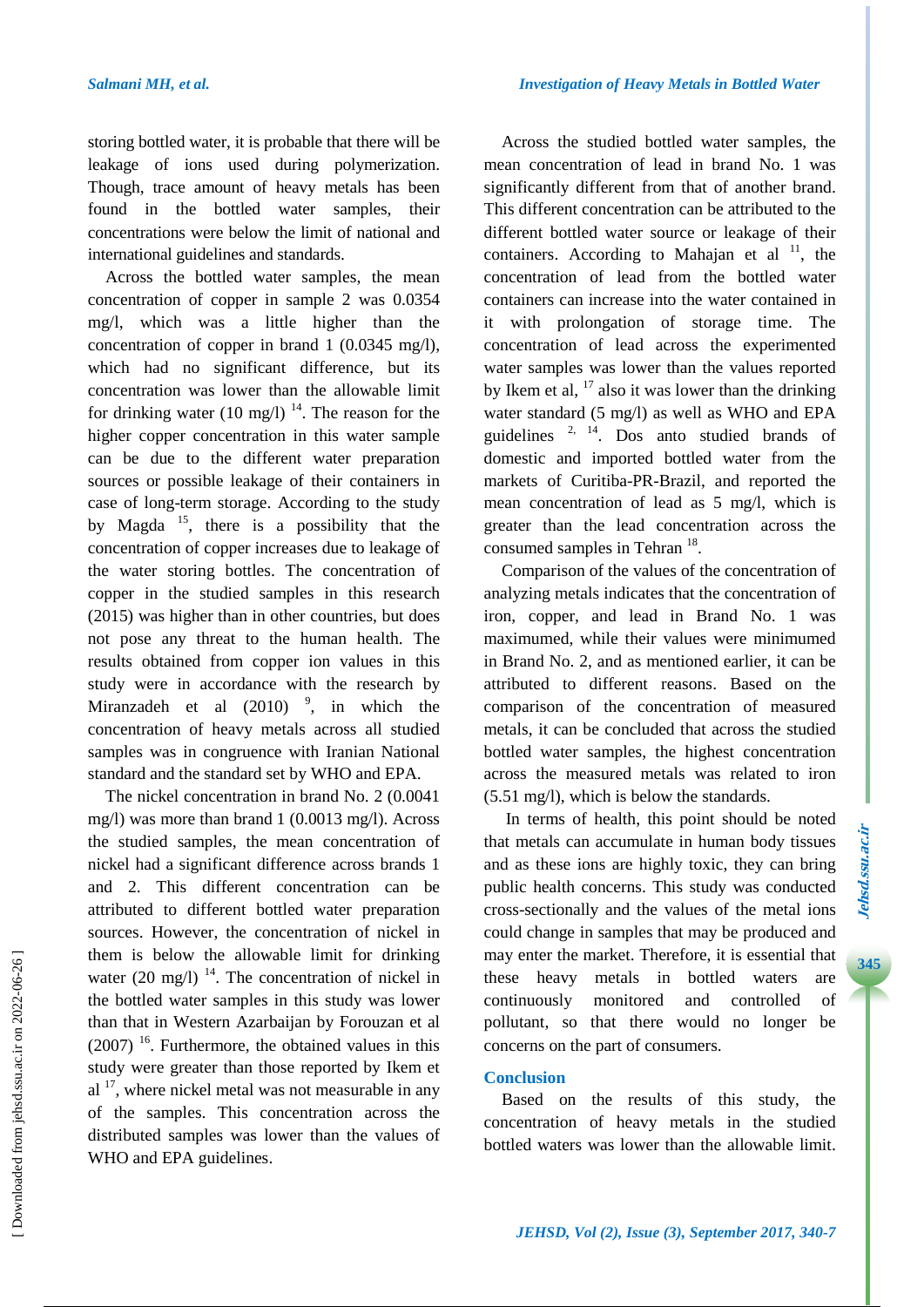Thus, the these bottled waters pose no health risk to consumers in terms of these metals. Though toxic metals, even in trace quantities, can be a source of concern as an important health risk, including damage to the nervous system, kidneys and infants due to toxicity. Considering the increasing trend of consumption of bottled waters, their qualitative monitoring and controlling are very crucial in terms of public health.

# **Acknowledgements**

The authors wish to acknowledge to the head of the institute for the financial support research study.

### **Funding**

This Project (No: 3818) was founded by the Research Deputy of Shahid Sadoughi University of Medical Sciences and Health Services.

# **Conflict of interests**

No conflict of interest has been stated by the authors

This is an Open Access article distributed in accordance with the terms of the Creative Commons Attribution (CC BY 4.0) license, which permits others to distribute, remix, adapt and build upon this work, for commercial use.

### **References**

- 1. Chitsazan M, Dorraninejad M, Zarasvandi A, et al. Occurrence, distribution and source of heavy metals in deep groundwater wells in Maydavood area, southwestern Iran. Environ Geol. 2009; 58(4): 727-37.
- 2. WHO. Guidelines for drinking-water quality. Vol. 1: recommendations. Geneva: World Health Organization; 2004.
- 3. Ghaderpour M, Jahed Khaniki Gh, Nazme Ara Sh. Determination of toxic trace element in bottled waters consumption in the of Tehran. Paper presented at: 12th Natioal Congress on Environmental Health; 2009; Tehran, Iran.
- 4. Rosa C, Varga IM. Analysis of physical and chemical parameters of Romanian bottled drinking water. [Int J Environ Health Res.](https://www.ncbi.nlm.nih.gov/pubmed/16602194) 2006; 16(2):89-98.
- 5. Karvelas M, Katsoyiannis A, Samara C. Occurrence and fate of heavy metals in the wastewater treatment process. Chemosphere. 2003; 53(10): 1201-10.
- 6. Duffus JH. Heavy metals, a meaningless term? (IUPAC Technical Report). Pure and Applied Chemistry. 2002; 74(5): 793-807.
- 7. Järup L. Hazards of heavy metal contamination. Br Med Bull. 2003; 68: 167-82.
- 8. Jaishankar M, Tseten T, Anbalagan N, et al. Toxicity, mechanism and health effects of some heavy metals. Interdiscip Toxicol. 2014; 7(2): 60-72.
- 9. Miranzadeh MB, Hassani AH, Iranshahi L, et al. Study of microbial quality and heavy metal determination in 15 brands of iranian bottled drinking water during 2009-2010. Journal of Ardabil University of Medical Sciences. 2011;  $(1)$ : 44-8.
- 10. Mahmoud A, Saleh Fawzia H, Abedi R et al. Chemical, microbial and physical evaluation of commercial bottled waters in greater houston area of Texas. J Environ Sci Health A. 2008; 43: 335- 41.
- 11. Mahajan R. Walia T. lark B. Analysis of physical and chemical parameters of bottled drinking water. Inter J Environ Health Res. 2006; 16(2): 88-9.
- 12. Morais S, Costa FG, de Lourdes Pereira M. Heavy metals and human health:Available from: [https://www.intechopen.com.](https://www.intechopen.com/) [Cited Dec 4, 2019]
- 13. Tchounwou PB, Yedjou CG, Patlolla AK, et al. Heavy metal toxicity and the environment. Molecular, Clinical and Environmental Toxicology. (2012); 101: 133-64.
- 14. EPA. 2012 edition of the drinking water standards and health advisories. Washington DC: U.S. Environmental Protection Agency; 2012.
- 15. Abd [El-Salam](https://www.ncbi.nlm.nih.gov/pubmed/?term=Abd%20El-Salam%20MM%5BAuthor%5D&cauthor=true&cauthor_uid=19493507) MM, [El-Ghitany](https://www.ncbi.nlm.nih.gov/pubmed/?term=El-Ghitany%20EM%5BAuthor%5D&cauthor=true&cauthor_uid=19493507) EM, [Kassem](https://www.ncbi.nlm.nih.gov/pubmed/?term=Kassem%20MM%5BAuthor%5D&cauthor=true&cauthor_uid=19493507) [MM.](https://www.ncbi.nlm.nih.gov/pubmed/?term=Kassem%20MM%5BAuthor%5D&cauthor=true&cauthor_uid=19493507) Quality of bottled water brands in egypt part i: physico-chemical analyses. J Egypt [Public](https://www.ncbi.nlm.nih.gov/pubmed/19493507) Health [Assoc.](https://www.ncbi.nlm.nih.gov/pubmed/19493507) 2008; 83(5-6): 369-88.
- 16. Forouzan S, Khalil Bani Habib I, Rahimi Rad A, et al. Study of heavy metals, nitrite, nitrate and microbial properties of mineral waters in markets

**Jehsd.ssu.ac.ir**

Jehsd.ssu.ac.ir